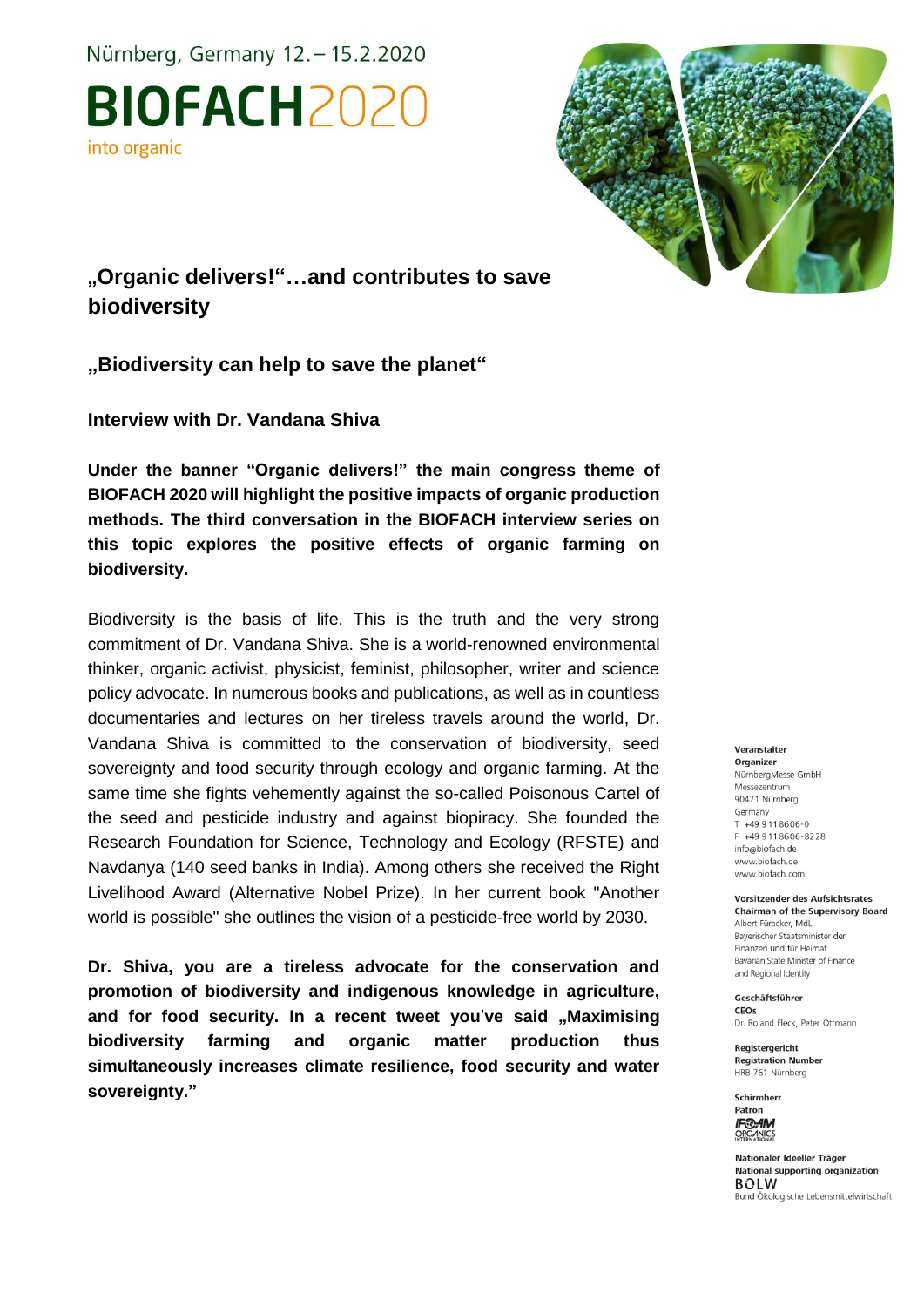Nürnberg, Germany 12. - 15.2.2020 **BIOFACH2020** 

### into organic

**Could you please explain to us what role biodiversity and the ecological work of small farmers plays in the balance of the planet, why we need to preserve biodiversity so urgently?**

Biodiversity is the basis of life. Chemicals derived from fossil fuels and used for wars and to kill people, later became agrochemicals, pesticides, fertilizers, herbicides. Chemical intensification of agriculture is responsible for climate change and for species extinction - insects, birds, fish, plants. Rachel Carson had warned us about the harm of pesticides more than half a century ago. And Albert Howard in the Agriculture Testament has warned us about the harm of synthetic fertilizers and the imperative to shift to organic farming. External inputs of chemicals have also promoted monocultures, and the illusion that monocultures increase "yield" and higher yields of a few commodities is necessary to feed the world. This is false as I showed in my book "The Violence of the Green Revolution" (\*1).

As we have shown in Health per Acre (\*2) the true measure of food production is "nutrition per acre" not "yield per acre". With biodiversity intensification instead of chemical intensification, we increase nutrition per acre and can feed more people with healthy nutrition. Biodiversity also provides soil fertility and controls pests and weeds.

Yield is anyway a miss measure, it is not a measure of care for the land. What matters is "not 'vield of harvest', but the state in which the field is left". Leaving the soil in a better condition after the harvest is care for the land. Chemical fertilizers leave the field in worse health, destroy the true productivity, and hence food production.

Contrary to the myth that small farmers and their biodiverse agroecological systems should be wiped out because they are unproductive, and we should leave the future of our food in the hands of the "Poison Cartel" (agroindustry), small scale farmers are providing 80 % of global food using just 25 % of the resources that goes into agriculture. Industrial agriculture is using 75% of the resources while providing only 20% of our food. (\*3)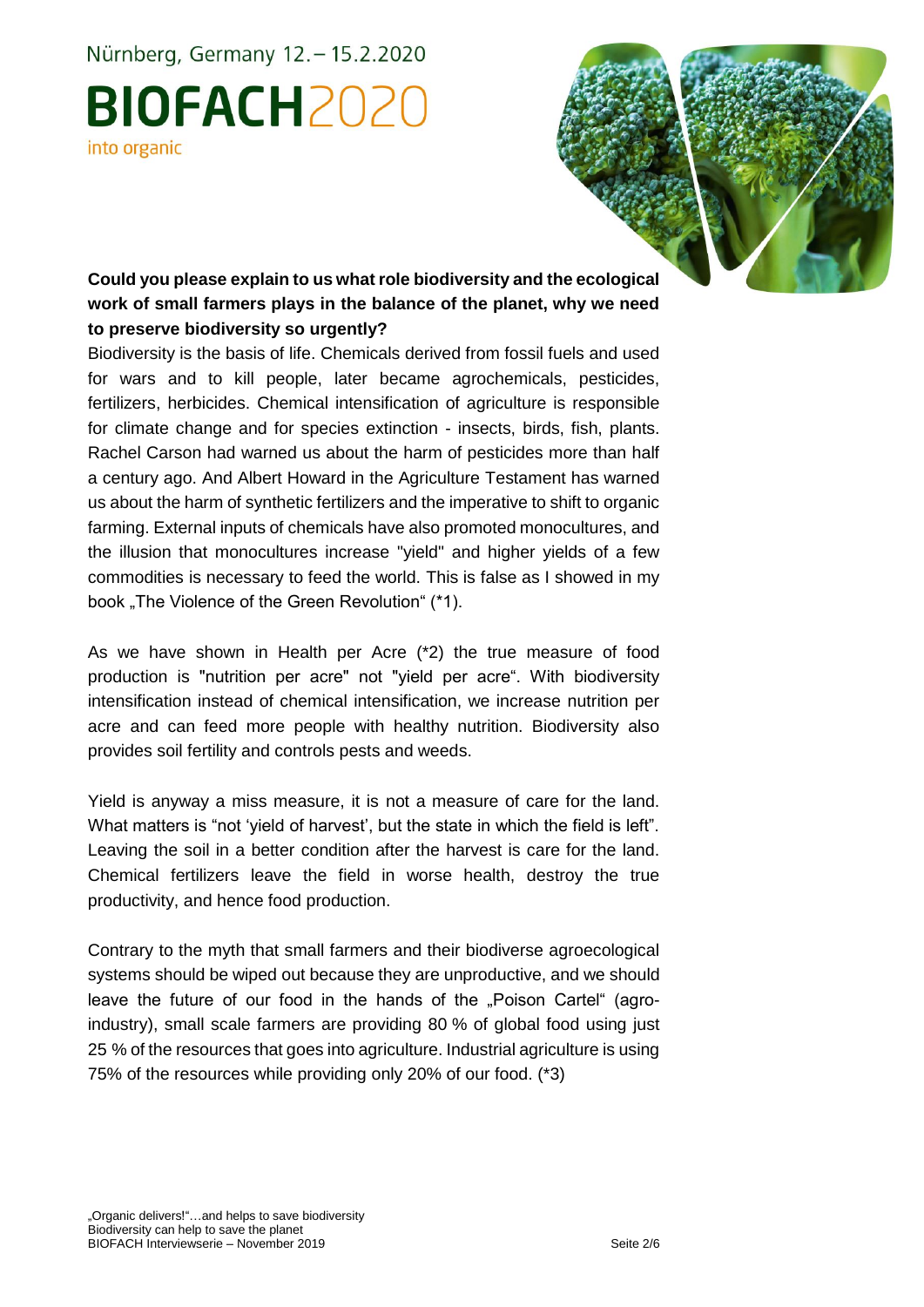# Nürnberg, Germany 12. - 15.2.2020 **BIOFACH2020** into organic



It is also a fact that the manufacture of synthetic fertilisers is highly energyintensive. One kg of nitrogen fertiliser requires the energy equivalent of two litres of diesel. Energy used during fertiliser manufacture was equivalent to 191 billion liters of diesel in 2000 and is projected to rise to 277 billion in 2030. This is a major contributor to climate change, yet largely ignored. One kilogram of phosphate fertiliser requires half a liter of diesel. (Shiva, Soil Not Oil 2008, \*4).

Since synthetic fertilisers are fossil fuel based, they contribute to the disruption of the carbon cycle. But they also disrupt the nitrogen cycle. Nitrous oxide is 300 times more destabilising of the climate than carbon dioxide. 50% of all Green House gases are emitted from the industrialised, globalised food system. And chemical fertilisers also disrupt the hydrological cycle, both because chemical agriculture needs ten times more water to produce the same amount of food than organic farming, it reduces the water holding capacity of soil and it pollutes the water in rivers and oceans.

Returning organic matter to the soil builds up soil carbon and soil nitrogen. A recent study we have undertaken shows that organic farming has increased organic matter content up to 99% and nitrogen content of soil between 44 -144%, depending on the crops.

You founded Navdanya - which means ..Nine Seeds" or ..New Gift" **and 140 seed banks across India were established by your foundation Research Foundation for Science, Technology and Ecology (RFSTE). What has been the main motivation for these actions in regard to biodiversity?**

I started saving seeds when the chemical industry said at a meeting on "Laws of Life" addressing the new Biotechnologies in 1987 that they were going to introduce GMOs in order to patent seeds and they were working on a global intellectual property regime to make patents on seed compulsory across the world. A patent makes anyone else using what is patented illegal. In other words, farmers who have bred the seeds that feed us would be criminalised for saving seeds.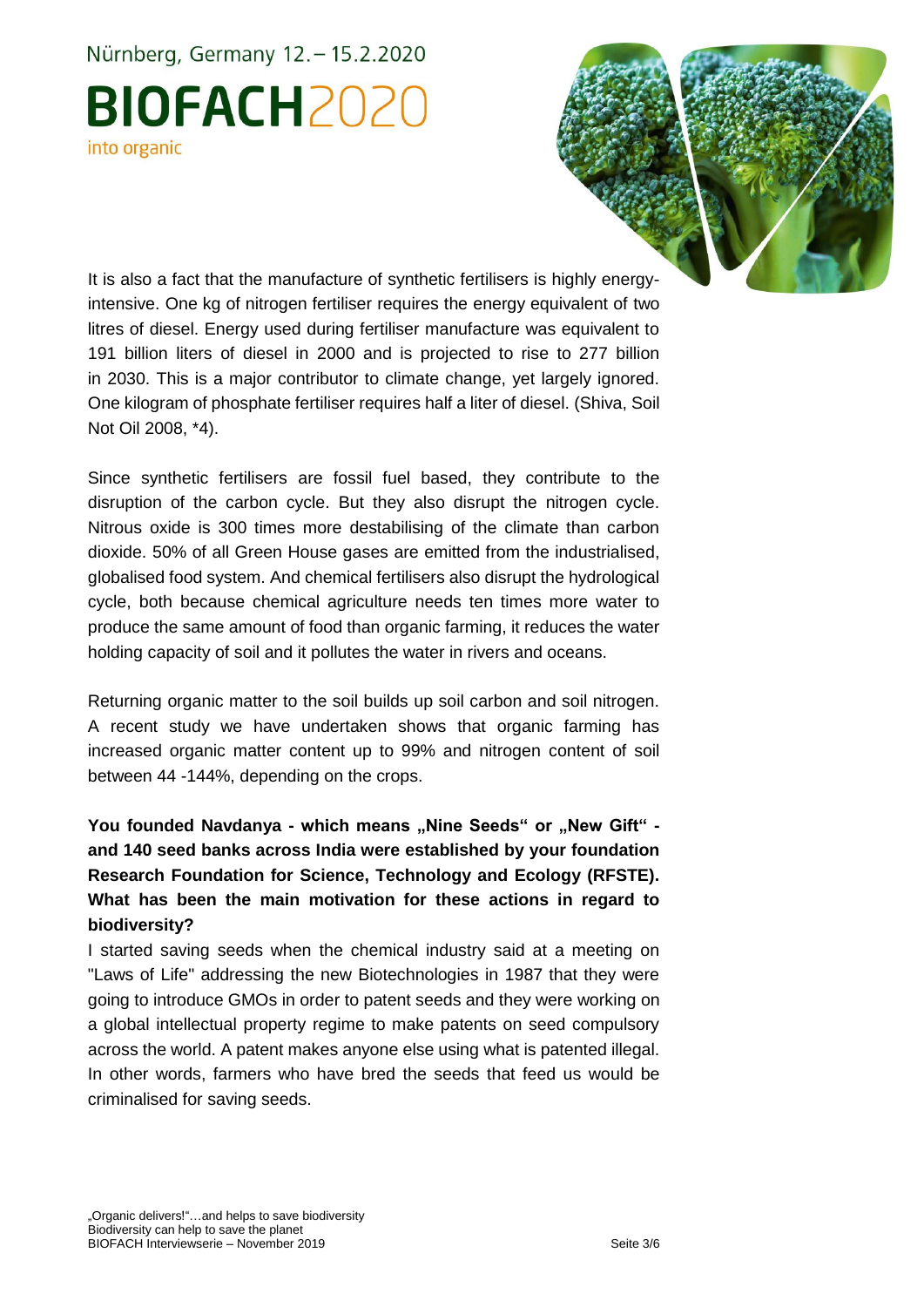# Nürnberg, Germany 12. - 15.2.2020 **BIOFACH2020** into organic



With Navdanya we have created 140 community seed banks so the biodiversity of seeds can be saved, the freedom of seed to evolve can be protected, farmers rights to save and exchange their seeds freely can be defended. I also contributed to India's laws that protect the integrity of seeds and of farmers rights. Article 3j of our Patent Act states that plants, animals and seeds are not human inventions, hence not patentable. Article 39 of our Plant Variety Protection and Farmers Rights Act, which I helped draft states that farmers right to save, exchange, improve and sell seeds can never be taken away. This law was used to force Pepsi to withdraw its case against 4 farmers, suing them for Rs 10 million each for saving potato seed.

We are also engaged in Gandhian Satyagraha, the Seed Satyagraha, to prevent laws that would destroy biodiversity and farmers rights. In 2004 we stop a Seed Law. We are starting a Seed Satyagraha against a new Seed Law which would rush GMOs and increase corporate control. (\*4)

### **Organic delivers – on many levels. How does organic farming contribute to the protection and promotion of biodiversity? How do you estimate today's impact and the future potential?**

Organic farming works to produce more organic food while conserving and growing biodiversity. At Navdanya we have promoted biodiversity based on organic farming which increases nutrition of soil and of people. Biodiverse intensive farming has increased soil biodiversity as well as insect and pollinator biodiversity - which is extremely important, too. And as our manifesto on Food For Health shows, biodiversity improves the health of people and of the environment. (\*5)

Chemical monocultures are killing insects, destroying the rainforest of the Amazon to grow GMO soya beans, they are desertifying the soil, they have created an ecological emergency, consisting of a health, a climate, a water and an agrarian emergency. Biodiverse organic farming provides solutions to the multiple emergencies.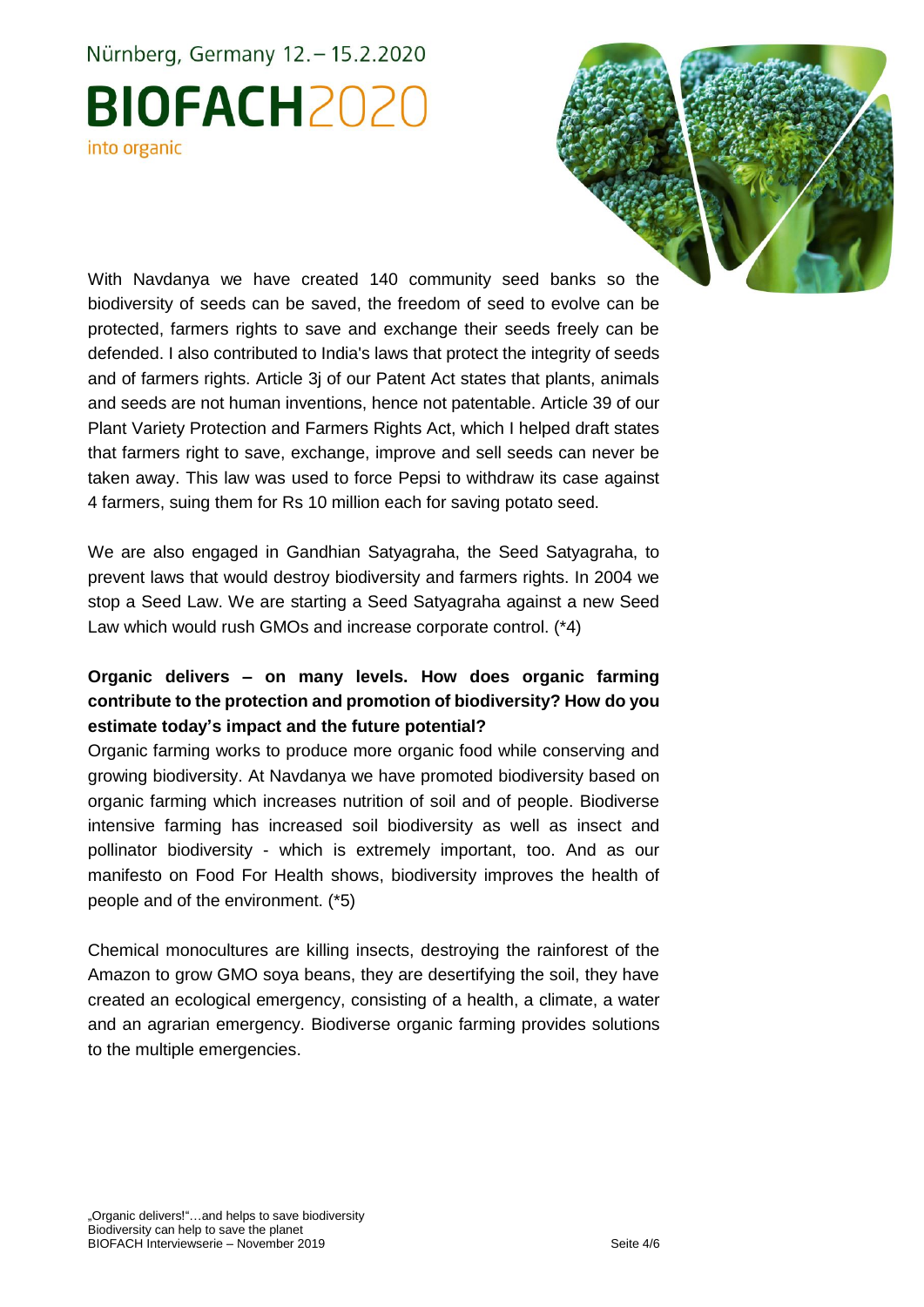Nürnberg, Germany 12. - 15.2.2020 **BIOFACH2020** into organic



**What is most urgent to stop the dramatic effects of species extinction?** We can begin to stop the species extinction by growing and eating biodiversity, by making our homes, communities, regions poison free. This is why Navdanya has started the Poison Free Food and Farming campaign. (\*6)

#### **Whom would you address first and what are your main demands?**

My main demand is a poison free world which protects the biodiversity of species, our small farmers and people's health. This is growing from the local small farmers movement across the world. We have to change the narrative of feeding the world, realising that biodiversity feeds us, pollinators produce one third of the food we eat, earth worms feed us, small farmers provide most of the food we eat. (\*7)

We have to be alert to the new tricks to continue industrialisation of agriculture and food through digital agriculture, fake food and fake economics of Zero Budget. (\*8)

We have to create local, circular, biodiverse food economies to protect the planet, our livelihoods and health – and grow democracy. Earth Democracy begins as Food Democracy!

The interview was conducted by Karin Heinze, BiO Reporter International

#### **Bio**

**Vandana Shiva** was born 5 November 1952 in Uttarakhand/ North India. She studied physics in India and philosophy in Canada and the U.S. Later she went on to pursue interdisciplinary research in science, technology, and environmental policy in India.

She was board member of the International Forum on Globalization and received the [Right Livelihood Award](https://en.wikipedia.org/wiki/Right_Livelihood_Award) in 1993 (Alternative Nobel Prize). Dr. Shiva founded the Research Foundation for Science, Technology and Ecology (RFSTE) and Navdanya.